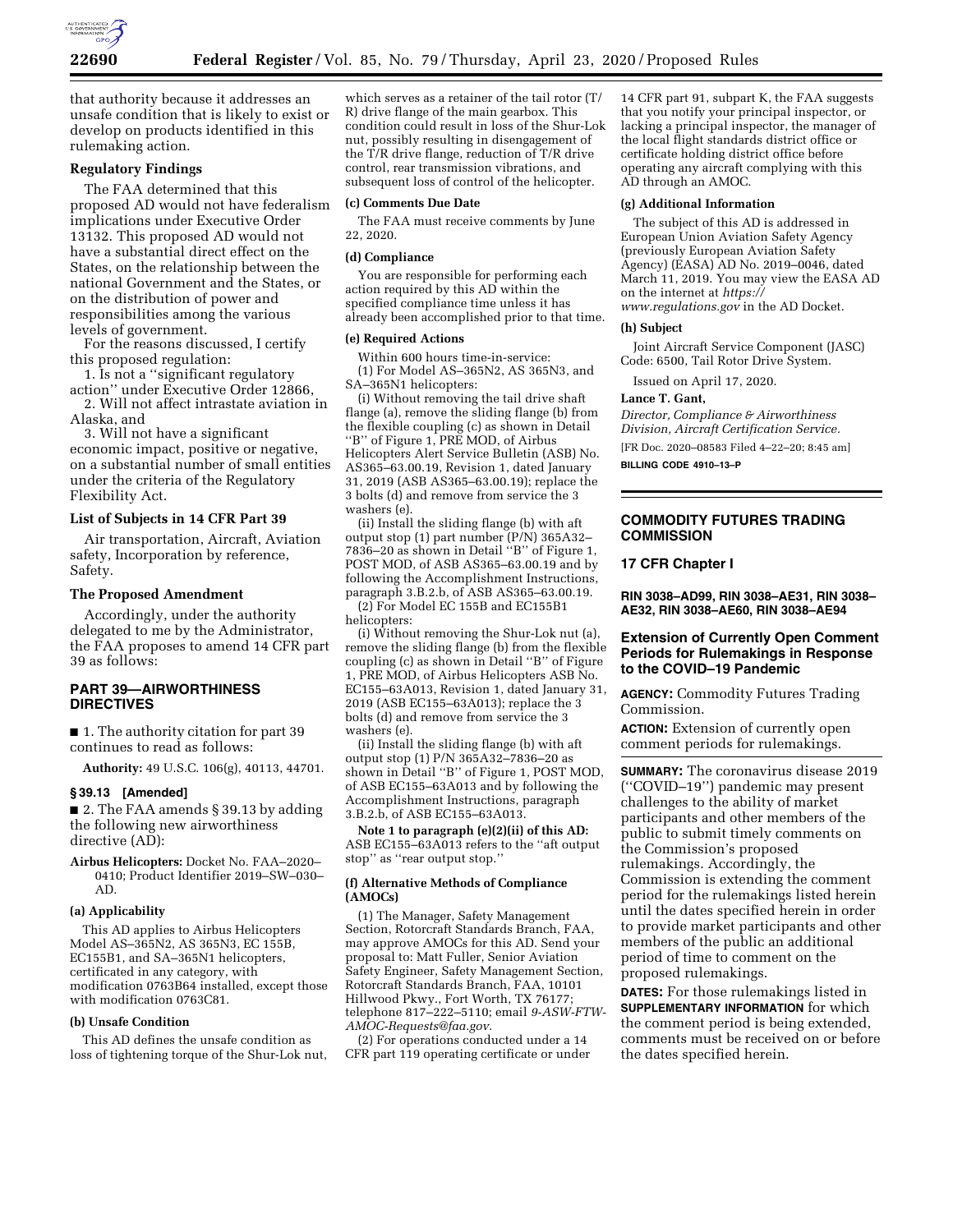**ADDRESSES:** You may submit comments by any of the following methods:

• *CFTC Website: comments.cftc.gov.*  Follow the instructions for submitting comments through the Comments Online process on the website.

• *Mail:* Send to Christopher Kirkpatrick, Secretary of the Commission, Commodity Futures Trading Commission, Three Lafayette Centre, 1155 21st Street NW, Washington, DC 20581.

• *Hand Delivery/Courier:* Same as Mail, above.

Please submit your comments using only one method.

To ensure that your comments are considered to the fullest extent possible by the Commission, you should identify each of the proposed rulemakings to which your comment applies by providing the name and RIN number associated with each rulemaking.

All comments must be submitted in English, or if not, accompanied by an English translation. Comments will be posted as received to *[https://](https://www.cftc.gov) [www.cftc.gov.](https://www.cftc.gov)* You should submit only information that you wish to make available publicly. If you wish the Commission to consider information that you believe is exempt from disclosure under the Freedom of Information Act (''FOIA''), a petition for confidential treatment of the exempt information may be submitted according to the procedures established in § 145.9 of the Commission's regulations.1

The Commission reserves the right, but shall have no obligation, to review, pre-screen, filter, redact, refuse or remove any or all of your submission from *<https://www.cftc.gov>* that it may deem to be inappropriate for publication, such as obscene language. All submissions that have been redacted or removed that contain comments on the merits of the rulemaking will be retained in the public comment file and will be considered as required under the Administrative Procedure Act and other applicable laws, and may be accessible under the FOIA.

**FOR FURTHER INFORMATION CONTACT:** On this release, Laura B. Badian, Assistant General Counsel, (202) 418–5969, *[lbadian@cftc.gov](mailto:lbadian@cftc.gov)*; Mark T. Fajfar, Assistant General Counsel, (202) 418– 6636, *[mfajfar@cftc.gov,](mailto:mfajfar@cftc.gov)* in each case at the Office of the General Counsel, Commodity Futures Trading Commission, 1155 21st Street NW, Washington, DC 20581. On any particular rulemaking, the Commission staff members listed in the associated notice of proposed rulemaking. **SUPPLEMENTARY INFORMATION:** 

## **Extension of Open Comment Periods on Rulemakings and Request for Comment**

In response to the COVID–19 pandemic, the Commission has worked

closely with the industry to identify relief or other assistance that may be needed to help ensure the industry can support orderly and liquid markets in the face of the coronavirus. These efforts include staff no-action relief letters that offer market participants temporary, tailored relief to mitigate market disruptions.2

The Commission, at its discretion, has traditionally considered comments submitted after a comment period closes but before adoption of a final rule or order. Nevertheless, in recognition of the challenges that market participants and other interested members of the public may face in commenting on proposed rulemakings as a result of the COVID–19 pandemic, the Commission is formally extending the comment period for the rulemakings listed herein until the dates specified herein.

The Commission is continuing to monitor the impact of the COVID–19 pandemic on derivatives markets and their participants and may consider additional comment period extensions and other relief as appropriate.

The comment periods for the following proposed rulemakings are being extended until the date specified below:

| Title of rulemaking                                                       | Date proposed | Original<br>closing date<br>for comments | Extended closing date<br>for comments |
|---------------------------------------------------------------------------|---------------|------------------------------------------|---------------------------------------|
|                                                                           | 1/30/2020     | 4/29/2020                                | Friday, 5/15/2020.                    |
| Swap Execution Facility Requirements and Real-Time Reporting Requirements | 1/30/2020     |                                          | 4/20/2020   Friday, 5/22/2020.        |
|                                                                           | 5/13/2019     |                                          | *5/20/2020   Friday, 5/22/2020.       |
|                                                                           | 2/20/2020     |                                          | 5/20/2020   Friday, 5/22/2020.        |
| Amendments to the Swap Data Recordkeeping and Reporting Requirements      | 2/20/2020     |                                          | 5/20/2020   Friday, 5/22/2020.        |

\* Previously extended from 7/29/2019.

Issued in Washington, DC, on April 13, 2020, by the Commission.

# **Robert Sidman,**

*Deputy Secretary of the Commission.* 

**Appendices to Extension of Currently Open Comment Periods for Rulemakings in Response to the COVID–19 Pandemic—Commission Voting Summary and Commissioners' Statements** 

# **Appendix 1—Commission Voting Summary**

On this matter, Chairman Tarbert and Commissioners Quintenz and Stump voted in the affirmative. Commissioners Behnam and Berkovitz voted in the negative.

# **Appendix 2—Dissenting Statement of Commissioner Rostin Behnam**

I strongly support extending all current open comment periods on rule proposals, which will allow commenters to solely focus their efforts on the immediate personal and professional needs of the day, and ensure after we collectively get through these uncertain times—that commenters are able to provide the CFTC with the most fulsome comments to these important policy proposals. Unfortunately, today's Commission action does not extend current

open comment periods in any meaningful way, and thus I respectfully must dissent.

Five open comment periods are extended by today's action. However, the comment periods for three of the five rules are extended for a mere two days. That is not an extension at all. Instead, it is essentially an announcement that the Commission will not be extending these deadlines. For two of these rules, the comment period opened on February 20, so the entire comment period has essentially spanned the COVID–19 pandemic. Market participants deserve an opportunity to comment outside of current market conditions, and better rules would result. Importantly, the COVID–19 pandemic itself may impact views on the proposed rules, and the CFTC should adjust comment

<sup>1</sup> 17 CFR 145.9. Commission regulations referred to herein are found at 17 CFR chapter I.

<sup>2</sup>*See, e.g.,* CFTC Letter No. 20–11 (Mar. 20, 2020) (granting temporary relief for commodity pool

operators) and CFTC Letter No. 20–12 (Mar. 31, 2020) (granting temporary relief for foreign brokers exempt pursuant to Commission Regulation 30.5 to handle U.S. futures market orders). All CFTC staff

relief granted in response to COVID–19 is available at *[https://www.cftc.gov/coronavirus.](https://www.cftc.gov/coronavirus)*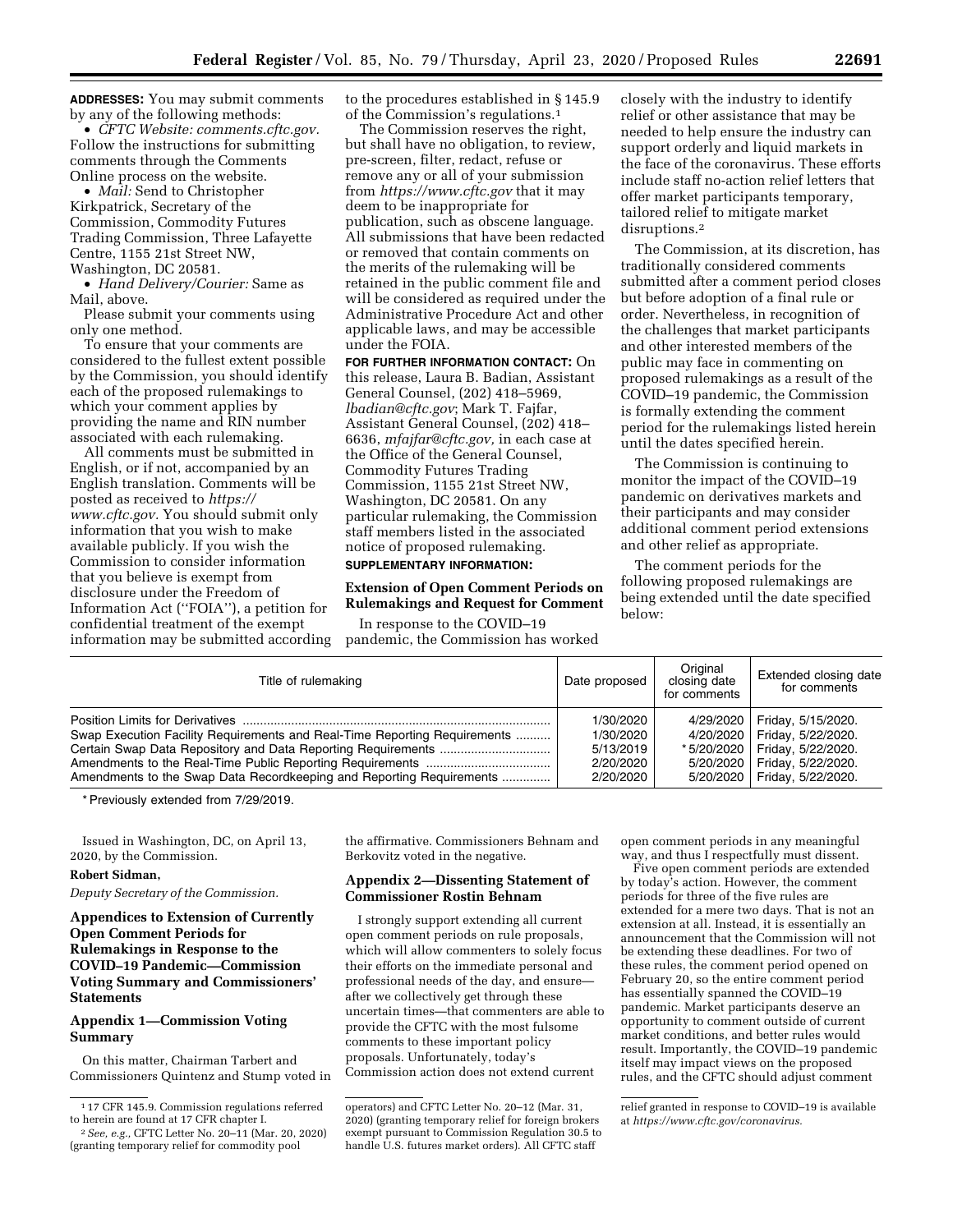periods to allow for consideration of these evolving impacts.

Similarly, today's action extends the comment period for position limits by a mere sixteen days. Prior position limits proposals have garnered hundreds of public comments totaling thousands of pages. Producing these comments presumably takes months of work and careful thought by market participants and other stakeholders. Extending the deadline to May 15 as market and public health uncertainty continues is not sufficient.

I commend agency Division Directors and staff, who are themselves adjusting in realtime to the new realities of social distancing and teleworking, for issuing no-action relief aimed at providing market participants and registrants with necessary relief.1 These important actions have enabled market participants and registrants to focus their efforts on business continuity, market stability, and personnel management in these turbulent times. I also applaud the CFTC's recent actions to issue Customer Advisories notifying the public to be on high alert for fraudsters that are seeking to profit from recent market volatility related to COVID– 19.2

I previously stated that the CFTC should temporarily table all non-critical policy work, shifting all our efforts and resources towards monitoring market and institutional stability and resiliency, prioritizing surveillance and enforcement, working with other regulators, and exhaustively engaging with market participants to consider necessary agency action that will alleviate market disruptions and support stable financial markets.3

Although markets continue to show signs of normalcy and stability since the most volatile days of the last two months, there remains significant uncertainty and a steep road ahead. Consequently, I believe comment periods should be of sufficient length to allow market participants to focus on the current crisis, which the public and country continue to endure. I stand ready to work with the Chairman, my fellow Commissioners, and market participants to reach agreement on meaningful extensions.

#### **Appendix 3—Dissenting Statement of Commissioner Dan M. Berkovitz**

I dissent from today's extensions of comment periods for several pending

2CFTC Issue Customer Advisory on COVID–19 (March 18, 2020), *[https://www.cftc.gov/PressRoom/](https://www.cftc.gov/PressRoom/PressReleases/8134-20) [PressReleases/8134-20](https://www.cftc.gov/PressRoom/PressReleases/8134-20)*; CFTC Issues Customer Advisory on Fee Scams (April 6, 2020).

3Statement of Commissioner Rostin Behnam Regarding COVID–19 and CFTC Digital Assets Rulemaking (March 24, 2020). *[https://www.cftc.gov/](https://www.cftc.gov/PressRoom/SpeechesTestimony/behnamstatement032420)  [PressRoom/SpeechesTestimony/](https://www.cftc.gov/PressRoom/SpeechesTestimony/behnamstatement032420)  [behnamstatement032420.](https://www.cftc.gov/PressRoom/SpeechesTestimony/behnamstatement032420)* 

proposed rulemakings because the extensions are *too short.* Market participants and the public need more time to be able to provide high-quality comments on pending CFTC rulemakings in light of the disruptions resulting from the novel coronavirus pandemic.

Public comments serve a critical role in the Commission's rulemaking deliberative process on regulations that will impact market participants and safeguard derivatives markets for years to come. Not providing the public sufficient time to obtain additional perspective and develop meaningful comments in these extraordinary times is bad public policy.

The Commission should afford market participants and interested members of the public comment periods substantially longer than the standard periods that apply absent these extraordinary circumstances. At a minimum, the Commission should extend all pending comment periods by 60 days. The two-week and two-day extensions granted by the Commission today are inadequate.

The pandemic has disrupted—and destroyed—life across the country. To date, the coronavirus has killed more than 12,800 Americans.1 The projected toll is expected to be much larger.2 Nearly 300 million Americans (over 90 percent of the population) are under stay-at-home orders.3 Nearly 10 million workers have filed jobless claims during the past two weeks.4 Schools are closed. Non-essential travel is forbidden. By no means can the current circumstances be described as—or treated as—business-asusual.

So far, the financial markets have been resilient and have performed their intended functions of price discovery and risk management. Our market infrastructures exchanges, clearinghouses, and swap execution facilities—have met the challenges posed by record volatility and volumes. Market participants have continued to provide essential risk management tools to American companies to help them maintain operations through this time of national crisis.

I commend the work done by the CFTC staff in monitoring these markets and for taking appropriate action to ensure market participants can continue to access the markets while observing social distancing requirements. I also commend the Chairman and the agency's executive leadership team for enabling all of us at the CFTC to telework and carry out the mission of the agency from safe locations in accordance with state and federal requirements and guidelines.

4Rebecca Rainey and Norman McCaskill, *'No words for this': 10 million workers file jobless claims in just two weeks,* Politico, Apr. 2, 2020,available at *[https://www.politico.com/news/](https://www.politico.com/news/2020/04/02/unemployment-claims-coronavirus-pandemic-161081) [2020/04/02/unemployment-claims-coronavirus](https://www.politico.com/news/2020/04/02/unemployment-claims-coronavirus-pandemic-161081)[pandemic-161081.](https://www.politico.com/news/2020/04/02/unemployment-claims-coronavirus-pandemic-161081)* 

The COVID–19 related regulatory relief granted by the CFTC over the past few weeks is clear recognition that the pandemic has disrupted normal operations of market participants. Many functions cannot be performed in a timely manner due to physical displacements and other extraordinary demands on market participants. Just three weeks ago, on March 17, 2020, in CFTC Letter No. 20–02, CFTC staff observed, ''[d]isruptions in transportation and limited access to facilities and support staff as a result of the COVID– 19 pandemic could hamper efforts of market participants to meet their regulatory obligations.'' The staff noted that no-action relief has been requested ''where compliance is anticipated to be particularly challenging or impossible because of displacement of firm personnel from their normal business sites due to [social distancing] and closures . . . .'' 5 Subsequent staff no-action relief letters similarly recognized the difficulties that market participants face in complying with CFTC requirements and requests.

To accommodate these extraordinary circumstances, the CFTC has granted relief from a variety of CFTC recordkeeping, reporting, and registration requirements. Specifically, the CFTC has granted relief from requirements to: Time-stamp records; 6 record oral conversations; 7 furnish Chief Compliance Officer Annual Reports to the Commission prior to September 1, 2020; 8 register as an Introducing Broker (IB); 9 submit annual compliance reports and fourth quarter financial reports prior to September 1, 2020; 10 comply with audit trail requirements; 11 file Form CPO–PQR pursuant to regulation 4.27;<sup>12</sup> submit commodity pool annual reports due on or before April 30, 2020; 13 distribute periodic account statements to pool participants due on or before April 30, 2020; 14 register as an IB (for foreign brokers acting under specified circumstances); 15 and register as a Major Swap Participant prior to September 30, 2020.16

The Commission's refusal to grant meaningful rulemaking comment period extensions stands in contrast to its swift recognition of requests by market

6 *Id.* (members of Designated Contract Markets (DCMs) and swap execution facilities (SEFs)); CFTC Letter No. 20–03 (futures commission merchants and IBs); CFTC Letter No. 20–04 (Floor Brokers); CFTC Letter No. 20–05 (Retail Foreign Exchange Dealers); CFTC Letter No. 20–06 (swap dealers).

CFTC Letter No. 20–07 (SEFs). 8CFTC Letter No. 20–03; CFTC Letter No. 20–06.

10CFTC Letter No. 20–08 (SEFs).

11CFTC Letter No. 20–09 (DCMs, to the extent noncompliance is caused by displacement resulting from the COVID–19 pandemic response).

12CFTC Letter No. 20–11 (relief permits Small or Mid-Sized CPOs to file the required annual reports, and Large CPOs to file quarterly reports for the first quarter 2020, up to 45 days later than required by regulation).

- 13 *Id.*
- 14 *Id.*
- 15CFTC Letter No. 20–12.

<sup>1</sup>CFTC Provides Relief to Market Participants in Response to COVID–19 (March 17, 2020), *[https://](https://www.cftc.gov/PressRoom/PressReleases/8132-20)  [www.cftc.gov/PressRoom/PressReleases/8132-20](https://www.cftc.gov/PressRoom/PressReleases/8132-20)*; CFTC Issues Second Wave of Relief to Market Participants in Response to COVID–19 (March 17, 2020), *[https://www.cftc.gov/PressRoom/](https://www.cftc.gov/PressRoom/PressReleases/8133-20)  [PressReleases/8133-20](https://www.cftc.gov/PressRoom/PressReleases/8133-20)*; CFTC Issues Third Wave of Relief to Market Participants in Response to COVID–19 (March 20, 2020), *[https://www.cftc.gov/](https://www.cftc.gov/PressRoom/PressReleases/8136-20) [PressRoom/PressReleases/8136-20](https://www.cftc.gov/PressRoom/PressReleases/8136-20)*; CFTC Provides Further Relief to Market Participants in Response to COVID–19 (March 31, 2020), *[https://www.cftc.gov/](https://www.cftc.gov/PressRoom/PressReleases/8142-20) [PressRoom/PressReleases/8142-20.](https://www.cftc.gov/PressRoom/PressReleases/8142-20)* 

<sup>1</sup>Worldometer, Coronavirus Cases, as of April 8, 2020, available at *[https://www.worldometers.info/](https://www.worldometers.info/coronavirus/country/us/)  [coronavirus/country/us/.](https://www.worldometers.info/coronavirus/country/us/)* 

<sup>2</sup>*See generally [http://www.healthdata.org/.](http://www.healthdata.org/)* 

<sup>3</sup>Philip Bump, *Nearly all Americans are under stay-at-home orders. Some may have come too late.,*  Washington Post, Mar. 2, 2020, available at *[https://](https://www.washingtonpost.com/politics/2020/04/02/nearly-all-americans-are-under-stay-at-home-orders-some-may-have-come-too-late/)  [www.washingtonpost.com/politics/2020/04/02/](https://www.washingtonpost.com/politics/2020/04/02/nearly-all-americans-are-under-stay-at-home-orders-some-may-have-come-too-late/)  [nearly-all-americans-are-under-stay-at-home](https://www.washingtonpost.com/politics/2020/04/02/nearly-all-americans-are-under-stay-at-home-orders-some-may-have-come-too-late/)[orders-some-may-have-come-too-late/.](https://www.washingtonpost.com/politics/2020/04/02/nearly-all-americans-are-under-stay-at-home-orders-some-may-have-come-too-late/)* 

<sup>5</sup>CFTC Letter No. 20–02.

<sup>7</sup>CFTC Letter No. 20–03; CFTC Letter No. 20–04; CFTC Letter No. 20–05; CFTC Letter No. 20–06;

<sup>9</sup>CFTC Letter No. 20–04.

<sup>16</sup>CFTC Letter No. 20–10.